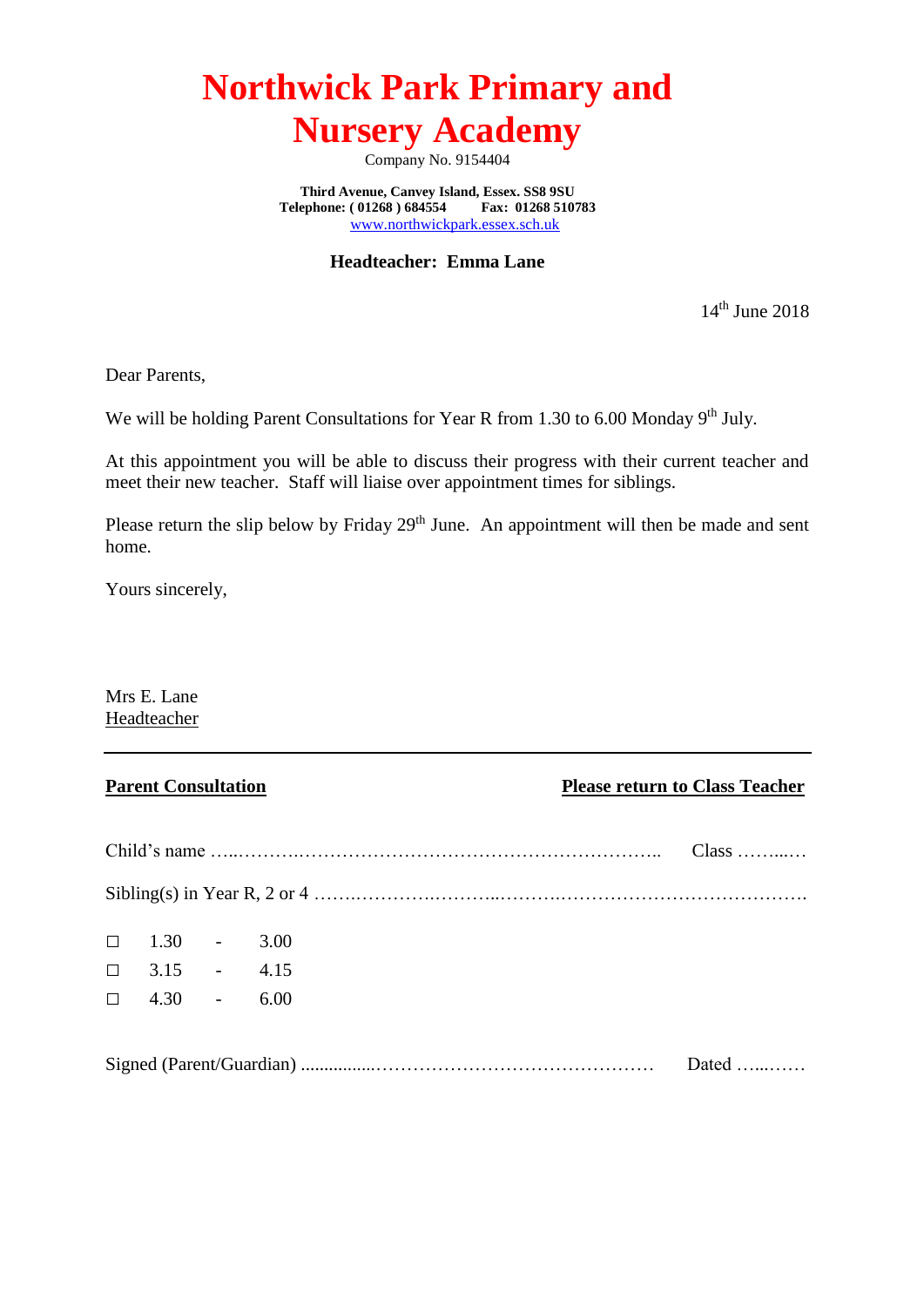Company No. 9154404

**Third Avenue, Canvey Island, Essex. SS8 9SU**<br> **lephone:** (01268) 684554 Fax: 01268 510783 Telephone: (01268) 684554 [www.northwickpark.essex.sch.uk](http://www.northwickpark.essex.sch.uk/)

**Headteacher: Emma Lane**

14<sup>th</sup> June 2018

Dear Parents,

We will be holding Parent Consultations for Year 2 from 1.30 to 6.00 Monday  $9<sup>th</sup>$  July.

At this appointment you will be able to discuss their progress with their current teacher and meet their new teacher. Staff will liaise over appointment times for siblings.

Please return the slip below by Friday 29<sup>th</sup> June. An appointment will then be made and sent home.

Yours sincerely,

Mrs E. Lane Headteacher

|  | $Class$            |  |               |
|--|--------------------|--|---------------|
|  |                    |  |               |
|  | $\Box$ 1.30 - 3.00 |  |               |
|  | $\Box$ 3.15 - 4.15 |  |               |
|  | $\Box$ 4.30 - 6.00 |  |               |
|  |                    |  |               |
|  |                    |  | Dated $\dots$ |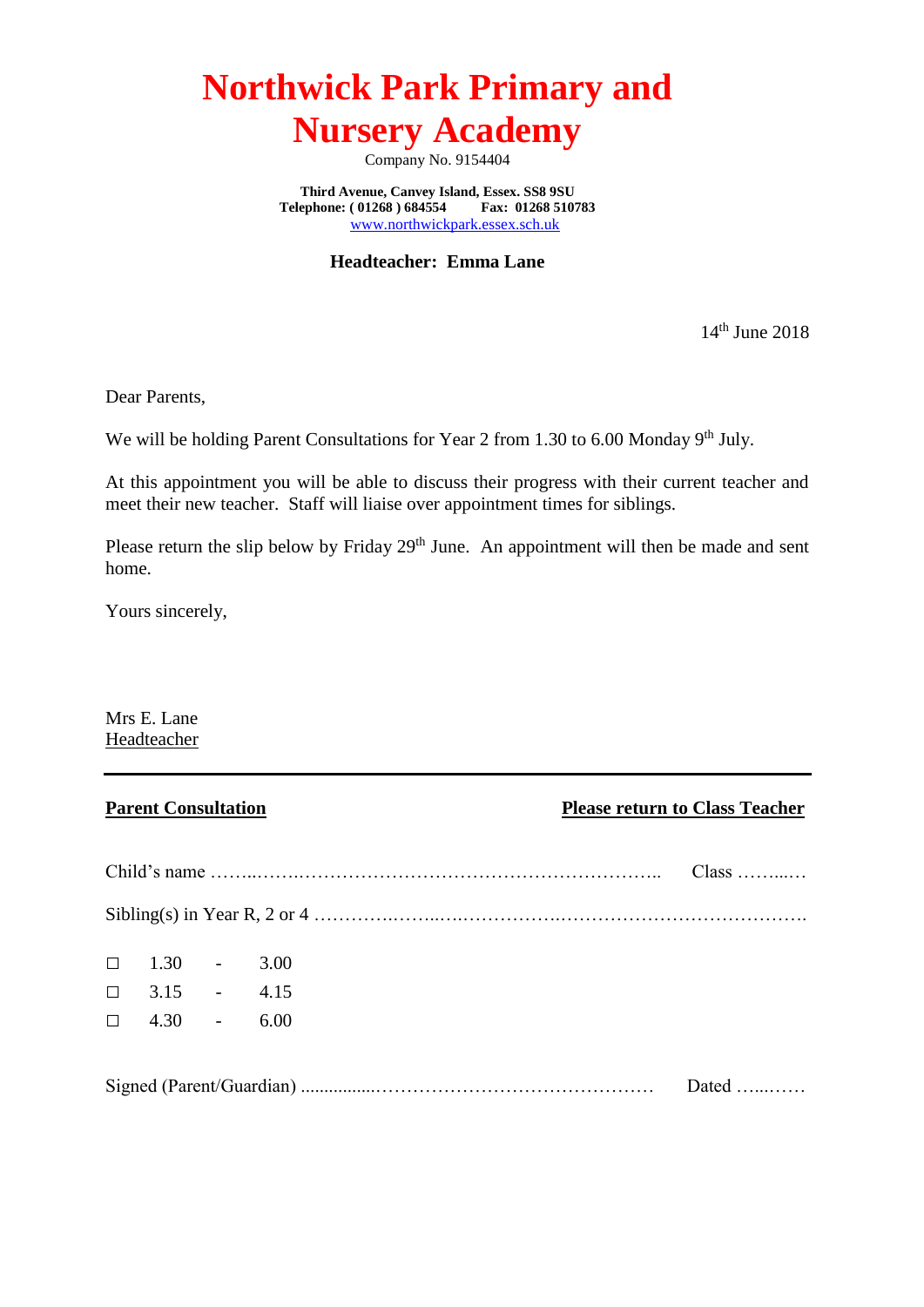Company No. 9154404

**Third Avenue, Canvey Island, Essex. SS8 9SU**<br> **lephone:** (01268) 684554 Fax: 01268 510783 Telephone: (01268) 684554 [www.northwickpark.essex.sch.uk](http://www.northwickpark.essex.sch.uk/)

**Headteacher: Emma Lane**

14<sup>th</sup> June 2018

Dear Parents,

We will be holding Parent Consultations for Year 4 from 1.30 to 6.00 Monday  $9<sup>th</sup>$  July.

At this appointment you will be able to discuss their progress with their current teacher and meet their new teacher. Staff will liaise over appointment times for siblings.

Please return the slip below by Friday 29<sup>th</sup> June. An appointment will then be made and sent home.

Yours sincerely,

Mrs E. Lane Headteacher

|       | $\Box$ 1.30 - 3.00 |  |  |  |
|-------|--------------------|--|--|--|
|       | $\Box$ 3.15 - 4.15 |  |  |  |
|       | $\Box$ 4.30 - 6.00 |  |  |  |
|       |                    |  |  |  |
| Dated |                    |  |  |  |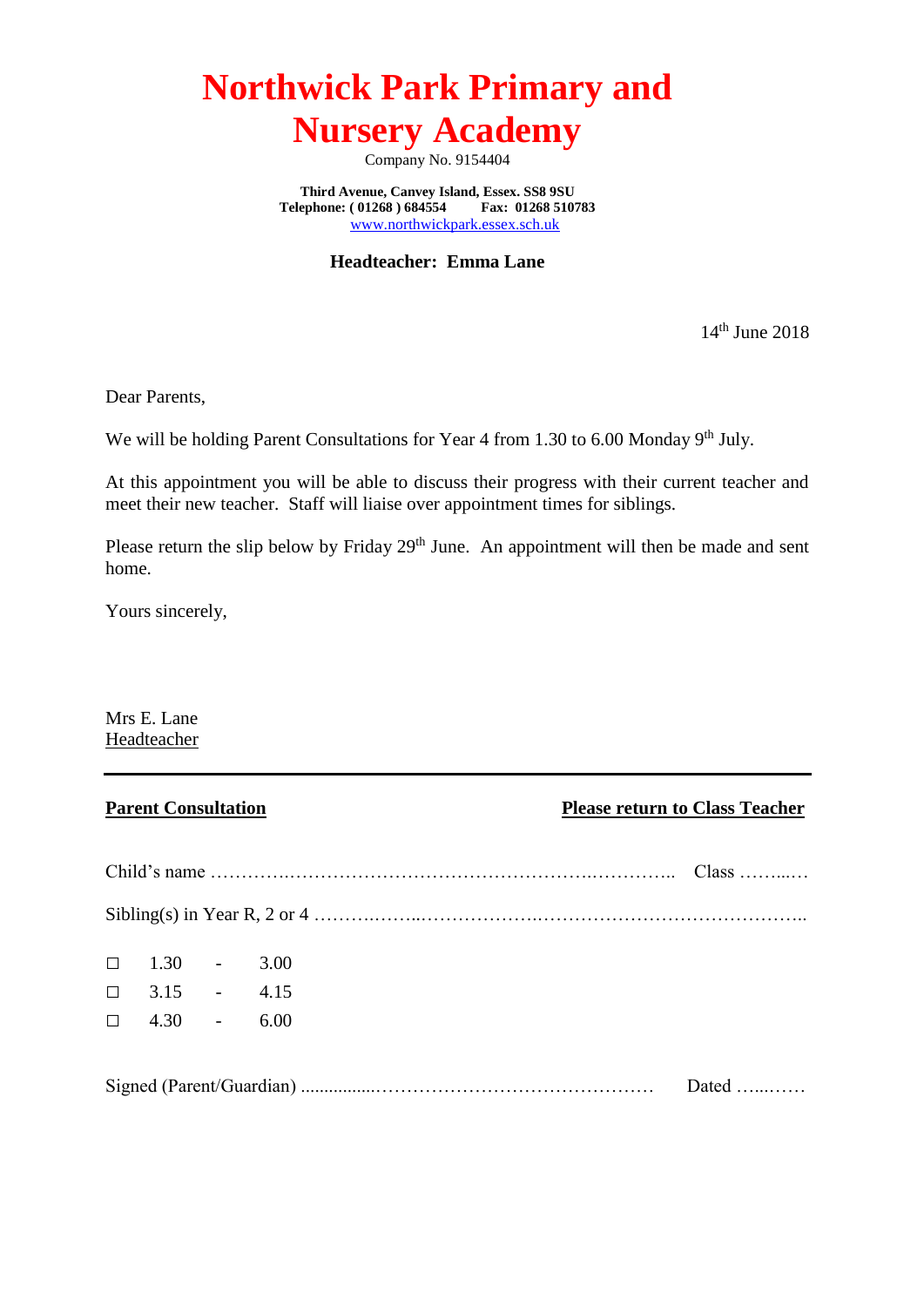Company No. 9154404

**Third Avenue, Canvey Island, Essex. SS8 9SU**<br> **lephone:** (01268) 684554 Fax: 01268 510783 Telephone: (01268) 684554 [www.northwickpark.essex.sch.uk](http://www.northwickpark.essex.sch.uk/)

**Headteacher: Emma Lane**

14th June 2018

Dear Parents,

We will be holding Parent Consultations for Year 1 from 1.30 to 6.00 Tuesday  $10^{th}$  July.

At this appointment you will be able to discuss their progress with their current teacher and meet their new teacher. Staff will liaise over appointment times for siblings.

Please return the slip below by Friday 29<sup>th</sup> June. An appointment will then be made and sent home.

Yours sincerely,

Mrs E. Lane Headteacher

|                    | $Class$ |       |
|--------------------|---------|-------|
|                    |         |       |
| $\Box$ 1.30 - 3.00 |         |       |
| $\Box$ 3.15 - 4.15 |         |       |
| $\Box$ 4.30 - 6.00 |         |       |
|                    |         |       |
|                    |         | Dated |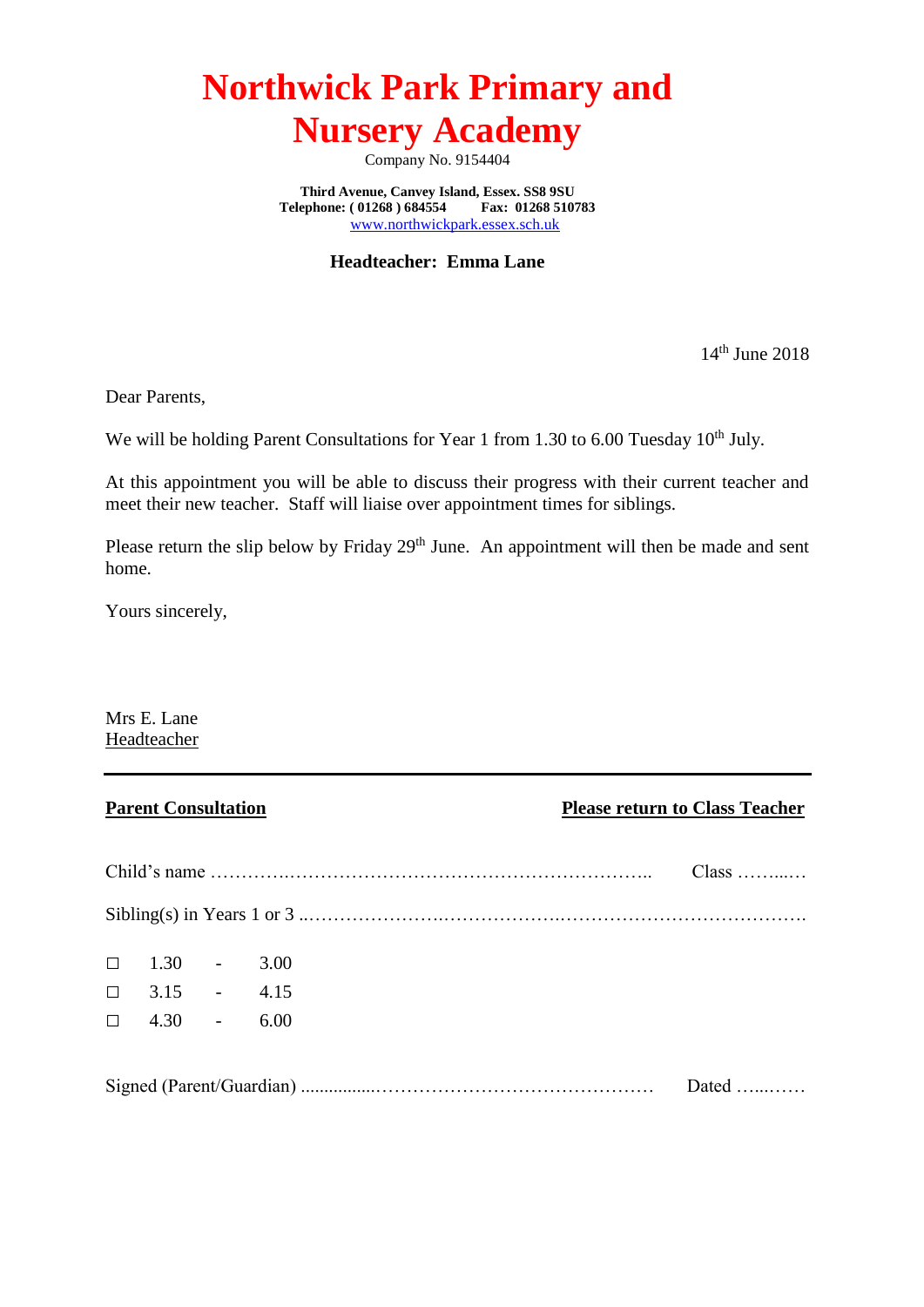Company No. 9154404

**Third Avenue, Canvey Island, Essex. SS8 9SU**<br> **lephone:** (01268) 684554 Fax: 01268 510783 Telephone: (01268) 684554 [www.northwickpark.essex.sch.uk](http://www.northwickpark.essex.sch.uk/)

**Headteacher: Emma Lane**

14<sup>th</sup> June 2018

Dear Parents,

We will be holding Parent Consultations for Year 3 from 1.30 to 6.00 Tuesday  $10^{th}$  July.

At this appointment you will be able to discuss their progress with their current teacher and meet their new teacher. Staff will liaise over appointment times for siblings.

Please return the slip below by Friday 29<sup>th</sup> June. An appointment will then be made and sent home.

Yours sincerely,

Mrs E. Lane Headteacher

|  | $Class$            |  |       |
|--|--------------------|--|-------|
|  |                    |  |       |
|  | $\Box$ 1.30 - 3.00 |  |       |
|  | $\Box$ 3.15 - 4.15 |  |       |
|  | $\Box$ 4.30 - 6.00 |  |       |
|  |                    |  |       |
|  |                    |  | Dated |